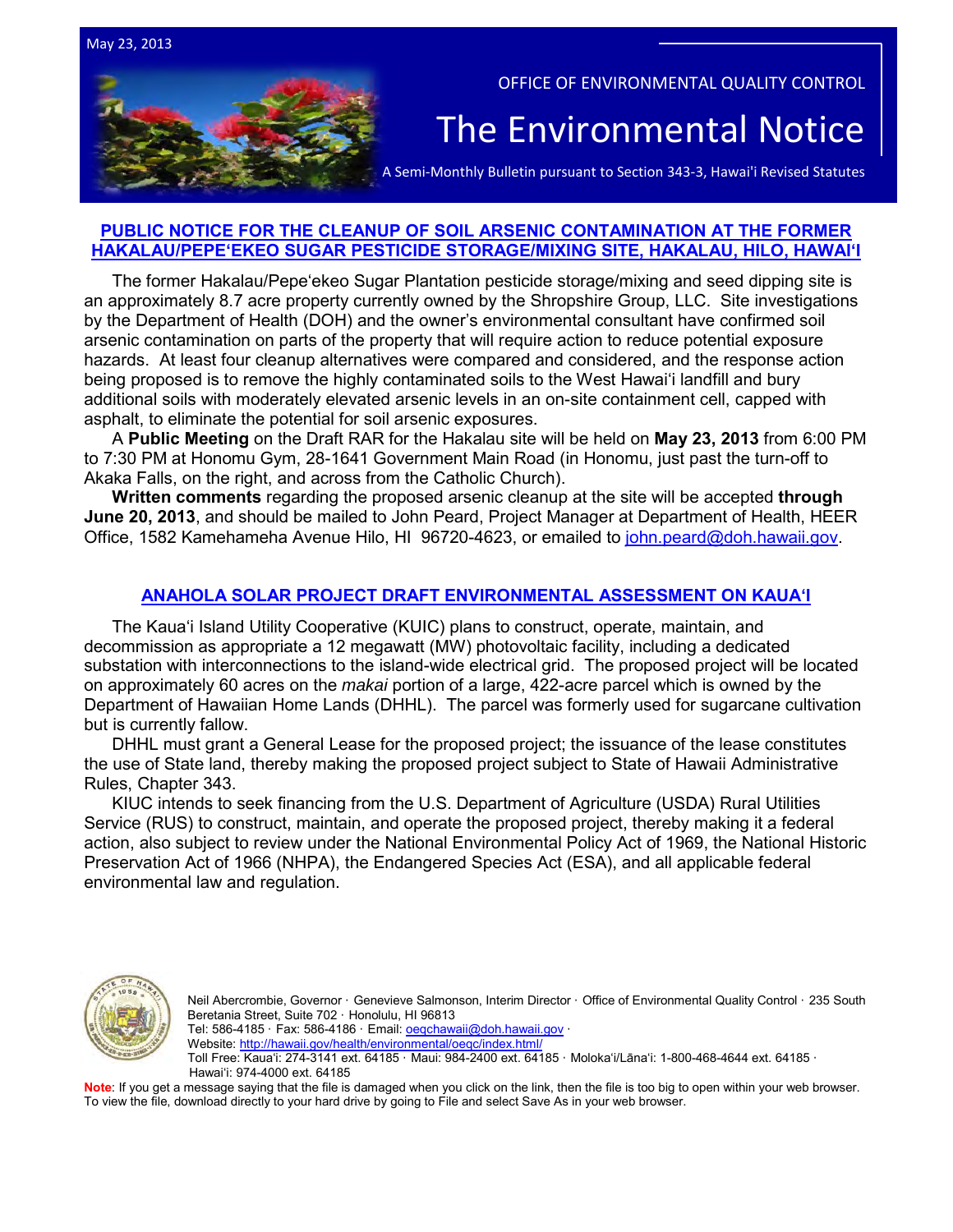## **FRONT PAGE**

- ★ [Public Notice for the Cleanup of Soil Arsenic Contamination at the Former Hakalau/Pepe'ekeo Sugar](http://oeqc.doh.hawaii.gov/Shared%20Documents/EA_and_EIS_Online_Library/NEPA%20and%20Other%20Documents/2013-05-23-HEER-Public-Notice-Hakalau-Pepeekeo-Soil-Cleanup.pdf)  [Pesticide Storage/ Mixing Site, Hakalau, Hilo, Hawai'i](http://oeqc.doh.hawaii.gov/Shared%20Documents/EA_and_EIS_Online_Library/NEPA%20and%20Other%20Documents/2013-05-23-HEER-Public-Notice-Hakalau-Pepeekeo-Soil-Cleanup.pdf)
- ★ Anahola Solar Project [Draft Environmental Assessment on Kauaʻi](http://oeqc.doh.hawaii.gov/Shared%20Documents/EA_and_EIS_Online_Library/Kauai/2010s/2013-05-23-KA-DEA-5E-Anahola-Solar-Project.pdf)

## **MAUI**

## **OʻAHU (HRS 343)**

# **KAUAʻI (HRS 343)**

|--|--|--|--|

# **DLNR NOTICES**

# **COASTAL ZONE MANAGEMENT NOTICES**

## **FEDERAL NOTICES**

| 1. Proposed Rule Amendment to Establish A New Danger Zone in Waters of the Pacific Ocean off the Kekaha    |  |
|------------------------------------------------------------------------------------------------------------|--|
|                                                                                                            |  |
| 2. Notice of Approval for Hawai'i Volcanoes National Park Plan To Protect and Restore Native Ecosystems by |  |
|                                                                                                            |  |
|                                                                                                            |  |
| 4. Proposed Rulemaking to Establish Safety Zones in Hawai i's Nine Commercial Harbors  12                  |  |
| 그는 그 그는 그 사람이 없어서 그 사람들을 하고 있다. 그는 그 사람들은 그 사람들은 그 사람들을 지켜 보고 있다. 그는 그 사람들은 그 사람들은 그 사람들을 지켜 보고 있다.        |  |

**5.** [Proposed Regulated Navigation Area for Vessel Evacuation](http://www.gpo.gov/fdsys/pkg/FR-2013-05-14/pdf/2013-11233.pdf) Tsunami Warnings in Honolulu, HI ................. 13

| <b>GLOSSARY</b> |  |
|-----------------|--|
|                 |  |

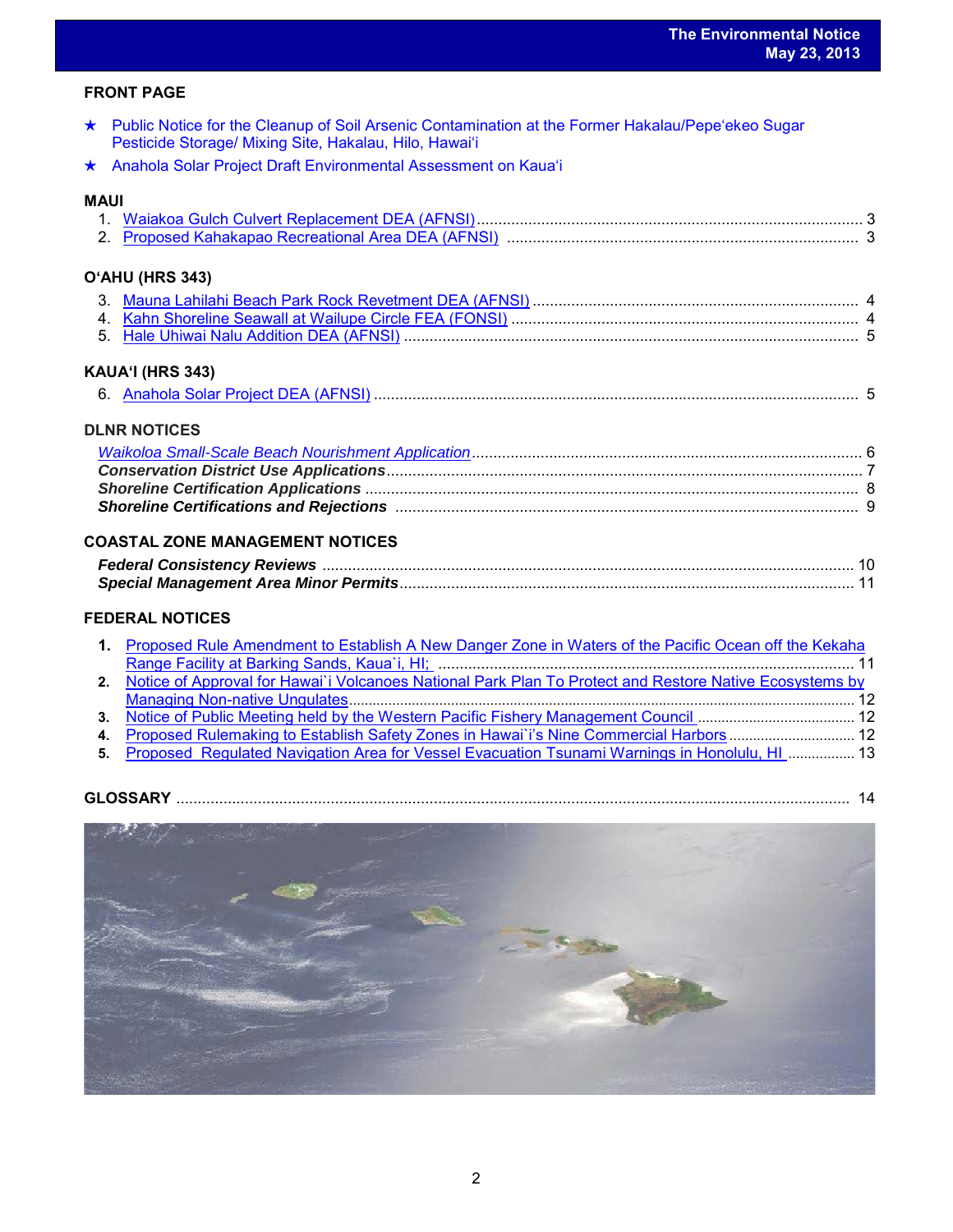# **MAUI (HRS 343)**

# **1. [Waiakoa Gulch Culvert Replacement DEA \(AFNSI\)](http://oeqc.doh.hawaii.gov/Shared%20Documents/EA_and_EIS_Online_Library/Maui/2010s/2013-05-23-MA-5B-DEA-Waiakoa-Gulch-Culvert-Replacement.pdf)**

| Island: | Maui |
|---------|------|
|---------|------|

**District:** Wailuku and Makawao

**Permits:** Department of Army Section 10/404 Permit; National Flood Insurance Program, as applicable; Federal Coastal Zone Management Consistency; National Pollutant Discharge Elimination System Permit, as applicable; Department of Health: Community Noise Permit, as applicable; Section 401 Water Quality Certification;



Special Management Area Assessment; Special Flood Hazard Development Permit, as applicable; Work to Perform in County Right-of-Way Permit; and Construction Permits (Building, Grading, Grubbing)

## **Proposing/Determination**

- **Agency:** County of Maui, Department of Public Works, 200 South High Street, Wailuku, HI 96793 Contact: John Smith, (808) 270-7745
- **Consultant:** Munekiyo & Hiraga, Inc., 305 South High Street, Suite 104**,** Wailuku, HI 96793 Contact: Leilani Pulmano, (808) 244-2015
- **Status:** Statutory 30 day public review and comment period starts, comments are due by June 24, 2013. Please send comments to the proposing/determination agency and consultant.

The Waiakoa Gulch channels stormwater runoff from the slopes of Haleakala to the Pacific Ocean. South Kihei Road crosses Waiakoa Gulch near the shoreline in South Maui. There are two (2) existing concrete drainage culverts, 48-inch and 24-inch diameter, that allow the stormwater runoff in the gulch to flow under South Kihei Road to the ocean. Long-term erosion, flooding, and overtopping of the culverts from rain events has undermined the upslope shoulder of Waiakoa Gulch culverts at South Kihei Road. The purpose of the proposed project is to repair the critical condition of the deteriorating culverts. The proposed project involves replacing the existing culverts with two (2) 3 feet high by 10 feet wide concrete box culverts placed on a concrete slab, new wing walls to maintain the roadway shoulder and resurfacing South Kihei Road over the culverts. One (1) or two (2) utility poles will be relocated. Grading and slope protection may be required outside the existing right-of-way. The proposed improvements will not significantly alter the banks of the existing drainage channel upstream nor downstream of the roadway.

# **2. [Kahakapao Recreational Area](http://oeqc.doh.hawaii.gov/Shared%20Documents/EA_and_EIS_Online_Library/Maui/2010s/2013-05-23-MA-5B-DEA-Proposed-Kahakapao-Recreational-Area.pdf) DEA (AFNSI)**

| Island:         | Maui                 |
|-----------------|----------------------|
| District:       | Makawao              |
| TMK:            | $(2)$ 2-4-016:002    |
| <b>Permits:</b> | <b>BLNR Approval</b> |
|                 |                      |

## **Proposing/Determination**

**Agency:** Department of Land and Natural Resources, Division of Forestry and Wildlife, 1151 Punchbowl Street, Honolulu, HI 96813. Contact: Torrie Nohara, (808) 873-3508



**Status:** Statutory 30 day public review and comment period starts, comments are due by June 24, 2013. Please send comments to the proposing/determination agency.

Responding to the increased interest and direct inquiries from the public, Na Ala Hele seeks to expand the trail system in the Makawao State Forest Reserve to include the new Kahakapao Recreational Area. The area is intended to provide hiking, equestrian, and bicycling opportunities for the novice to experienced enthusiast, including the very young and old by establishing a gravity/flow trail, a bicycle pump track, two skills practice areas, a youth practice area with track, and extending the multi-use trails. An additional parking area with accessible port-a-pots, kiosks, and picnic tables will be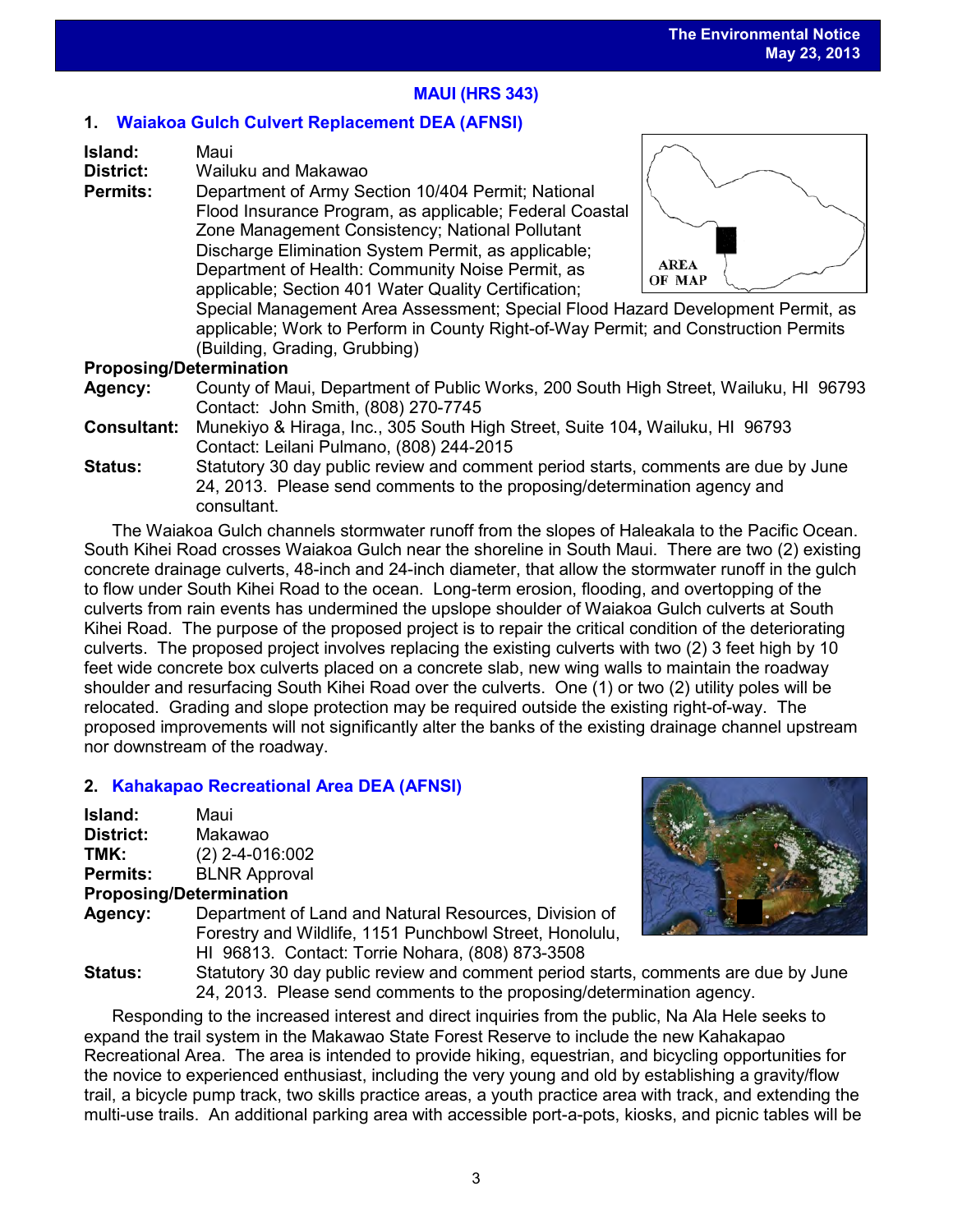established near the trail head area. These additions are aimed at providing the public with an additional recreational opportunity. This need is demonstrated by the increased appearance of illegally built trails and tracks.

# **OʻAHU (HRS 343)**

# **3. [Mauna Lahilahi Beach Park Rock Revetment](http://oeqc.doh.hawaii.gov/Shared%20Documents/EA_and_EIS_Online_Library/Oahu/2010s/2013-05-23-OA-5B-DEA-Mauna-Lahilahi-Beach-Park-Rock-Revetment.pdf) DEA (AFNSI)**

| Island:<br>District: | Oʻahu<br>Wai'anae                                                               | Hauula<br><b>Mokuleja</b> Haleiwa<br>Kahana     |
|----------------------|---------------------------------------------------------------------------------|-------------------------------------------------|
| TMK:                 | 8-5-017:005 (and portions of parcels $4, 6 + 7$ )                               | <b>Wheeler Field</b><br>Waianae                 |
| <b>Permits:</b>      | Department of the Army Section 10/404 Permit;                                   | Kaneoh<br>Project<br>WaipahuAjea<br><b>Site</b> |
|                      | Department of Health, Section 401, Water Quality                                | <b>Ewa</b>                                      |
|                      | Certification; Department of Business, Economic                                 |                                                 |
|                      | Development and Tourism, Office of Planning, Coastal Zone Management (CZM)      |                                                 |
|                      | Federal Consistency; Department of Land and Natural Resources (DLNR), Office of |                                                 |
|                      | Conservation and Coastal Lands, Conservation District Use Permit;               |                                                 |
|                      | DLNR Chapter 6E-8 Historic Preservation Review                                  |                                                 |

## **Proposing/Determination**

- **Agency:** City and County of Honolulu, Department of Design and Construction, Facilities Division, 650 South King Street, 11th Floor, Honolulu, HI 96813. Contact: Clifford Lau, (808) 768-8483
- **Consultant:** Oceanit Laboratories, Inc., 828 Fort Street Mall, Suite 600, Honolulu, HI 96816 Contact: Dayananda Vithanage, (808) 531-3017
- **Status:** Statutory 30 day public review and comment period starts, comments are due by June 24, 2013. Please send comments to the proposing/determination agency and consultant.

The City and County of Honolulu, Department of Design and Construction, is planning to construct a coastal rock revetment at the Mauna Lahilahi Beach Park in Wai'anae on the island of O'ahu, Hawai'i. The proposed rock revetment would be built to replace the temporary sandbag revetment along the shoreline to minimize erosion of the beach park's lateral access path and the Mākaha Surfside property. The revetment will extend seaward from the shoreline to slow and drain water from overtopping waves. The revetment will run from the northwest corner of the cove to a point past the southern gate at the Mākaha Surfside. The revetment will be constructed with available armor stone. A filter of smaller stones and geotextile fabric will be placed under the revetment to minimize sand/soil loss from the backshore area.

# **4. [Kahn Shoreline Seawall at Wailupe Circle FEA \(FONSI\)](http://oeqc.doh.hawaii.gov/Shared%20Documents/EA_and_EIS_Online_Library/Oahu/2010s/2013-05-23-OA-5E-FEA-Kahn-Shoreline-Seawall-at-Wailupe-Circle.pdf)**

| Island:           | Oʻahu                                                                                                                                                                                  |  |
|-------------------|----------------------------------------------------------------------------------------------------------------------------------------------------------------------------------------|--|
| <b>District:</b>  | Honolulu                                                                                                                                                                               |  |
| TMK:              | $3 - 6 - 1$ : 38                                                                                                                                                                       |  |
| <b>Permits:</b>   | Shoreline Setback Variance (SSV)                                                                                                                                                       |  |
| <b>Applicant:</b> | Philippe and Sonia Kahn (Property Owner), c/o Analytical<br>Planning Consultants, Inc., 928 Nu'uanu Avenue, Suite<br>502, Honolulu, HI 96817. Contact: Laurie Clegg, (808)<br>536-5695 |  |
| <b>Approving</b>  |                                                                                                                                                                                        |  |
| Agency:           | Department of Planning and Permitting, 650 South King Street, 7 <sup>th</sup><br>$0.0040 - 0.015 - 0.0001 = 0.0001$                                                                    |  |



Floor, Honolulu, HI 96813. Contact: Jenny Lee, (808) 768-8027 **Status:** Finding of No Significant Impact Determination

The Applicant is seeking a Shoreline Setback Variance (SSV) for the following work within the shoreline setback area: Repairs and reinforcement of an existing seawall, including an increase in the width of the base of the six-foot high concrete rubble masonry (CRM) seawall and/or retaining wall and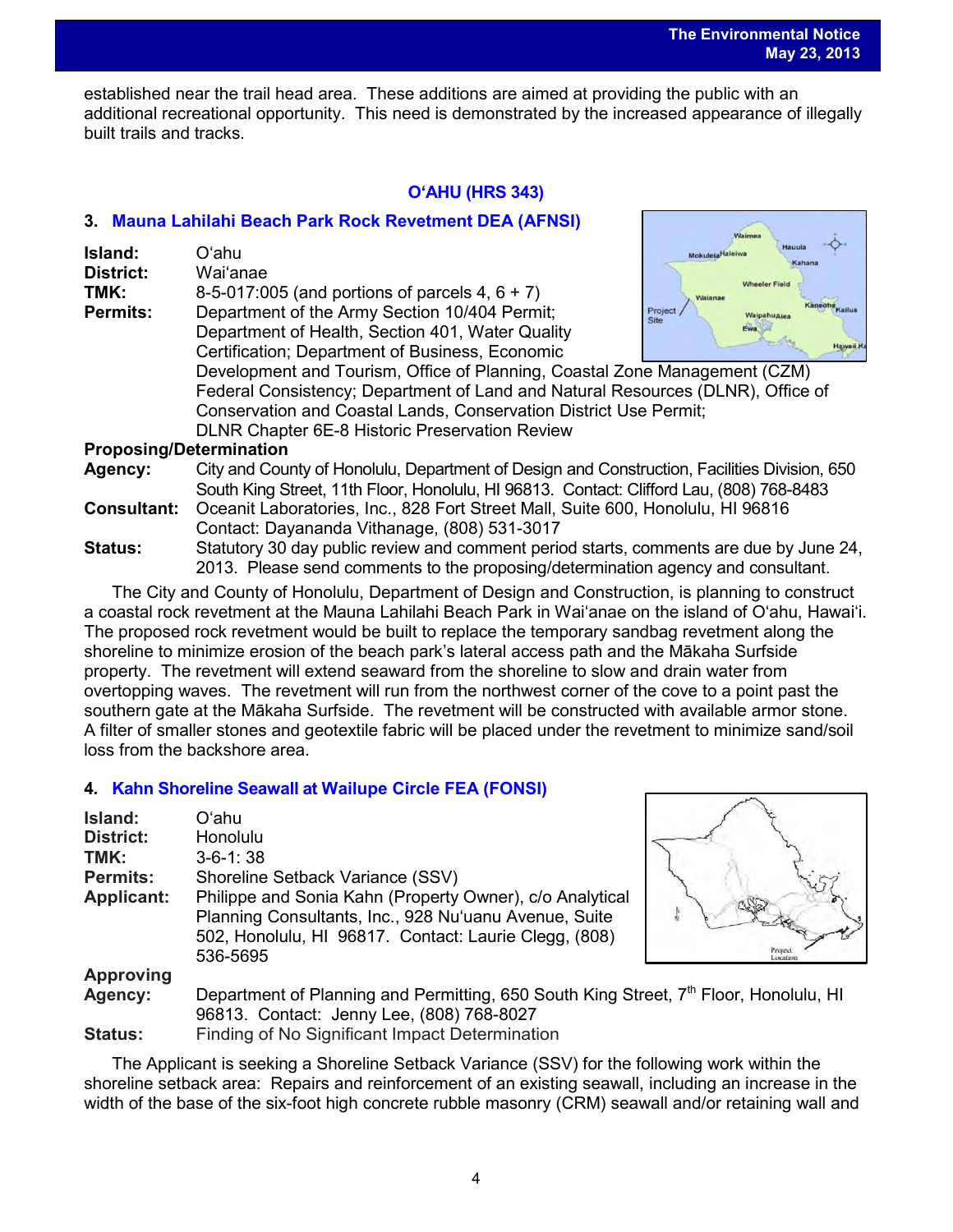Site Location

construction of a new, two-foot high terraced CRM retaining wall mauka (landward) of the seawall, with an approximately three-foot wide planting area between the two walls. The proposed work will also include excavation and backfilling to the top of the existing seawall as well as excavation for construction of the two-foot high terraced retaining wall.

On April 28, 2011, the Department of Planning and Permitting (DPP) granted an SSV for partial approval of the Applicants request, to allow repair and reinforcement of the nonconforming seawall. The DPP has determined that the revised proposal to further increase the width of the seawall base and construct a new two-foot high terraced retaining wall exceeds the scope of the previous project and environmental analysis and requires a new SSV application and additional environmental review.

## **5. [Hale Uhiwai Nalu Addition](http://oeqc.doh.hawaii.gov/Shared%20Documents/EA_and_EIS_Online_Library/Oahu/2010s/2013-05-23-OA-5E-DEA-Hale-Uhiwai-Nalu-Addition-Kalaeloa.pdf) DEA (AFNSI)**

| Island:            | Oʻahu                                                                                  |  |
|--------------------|----------------------------------------------------------------------------------------|--|
| <b>District:</b>   | Kalaeloa                                                                               |  |
| TMK:               | $(1)$ 9-1-013-054:0000                                                                 |  |
| <b>Permits:</b>    | <b>HCDA Development Permit</b>                                                         |  |
| <b>Applicant:</b>  | Cloudbreak Hawai'i, LLC, P.O. Box 75329, Kapolei, HI                                   |  |
|                    | 96707. Contact: Scott Fichter, (808) 330-6615                                          |  |
| <b>Approving</b>   |                                                                                        |  |
| Agency:            | HHFDC, 677 Queen Street, Suite 300, Honolulu, HI 96813                                 |  |
|                    | Contact: Janice Takahashi (808) 587-0639                                               |  |
| <b>Consultant:</b> | Environmental Risk Analysis, LLC, 820 West Hind Drive #240606, Honolulu, HI 96824      |  |
|                    | Contact: Russell Okoji, (808) 391-9906                                                 |  |
| <b>Status:</b>     | Statutory 30 day comment period starts, comments are due by June 24, 2013. Please send |  |
|                    | comments to the applicant, approving agency and consultant.                            |  |

The Proposed Action (i.e., the addition of affordable housing units to Hale Uhiwai Nalu) will assist the State of Hawaiʻi in addressing housing needs and provide support services for U.S. veterans. The Site is located in Barbers Point near Kalaeloa Airport. The project consists of constructing one or two new 4-story structures on approximately 6,000 square feet of land adjacent to the existing 80-unit Hale Uhiwai Nalu residential and services building.

The Proposed Action is consistent with the State's objective to create additional affordable housing. The Proposed Action would add up to 72 affordable housing units for very low to moderate income households and make support services such as outreach, substance abuse treatment, employment training and placement, and housing transition easily accessible. The first proposed building, comprised of approximately 2,400 square feet, would include 50 furnished studio apartments, a first floor community room and lobby, a roof top garden area, and an elevator to provide access to all floors. The parking lot would be restriped to provide 62 parking stalls. A second proposed building would add 22 additional residential units. The project is partially funded through the State Rental Housing Trust Fund (RHTF).

No significant impacts are anticipated from the proposed project. During construction, implementation of Best Management Practices would ensure no significant impacts to the environment. Beneficial impacts to Land Use Considerations and Zoning are anticipated assuming implementation of the Proposed Action.

# **KAUAʻI (HRS 343)**

## **6. [Anahola Solar Project](http://oeqc.doh.hawaii.gov/Shared%20Documents/EA_and_EIS_Online_Library/Kauai/2010s/2013-05-23-KA-DEA-5E-Anahola-Solar-Project.pdf) DEA (AFNSI)**

| Island:         | Kauaʻi                                                                               |
|-----------------|--------------------------------------------------------------------------------------|
| District:       | Kawaihau                                                                             |
| TMK:            | $(4)4 - 7 - 004:002$                                                                 |
| <b>Permits:</b> | National Pollutant Discharge Elimination System – Notice of Intent [Construction]    |
|                 | (NPDES-NOI[C]); Noise permit; Construction on a State Highway Permit; Certificate of |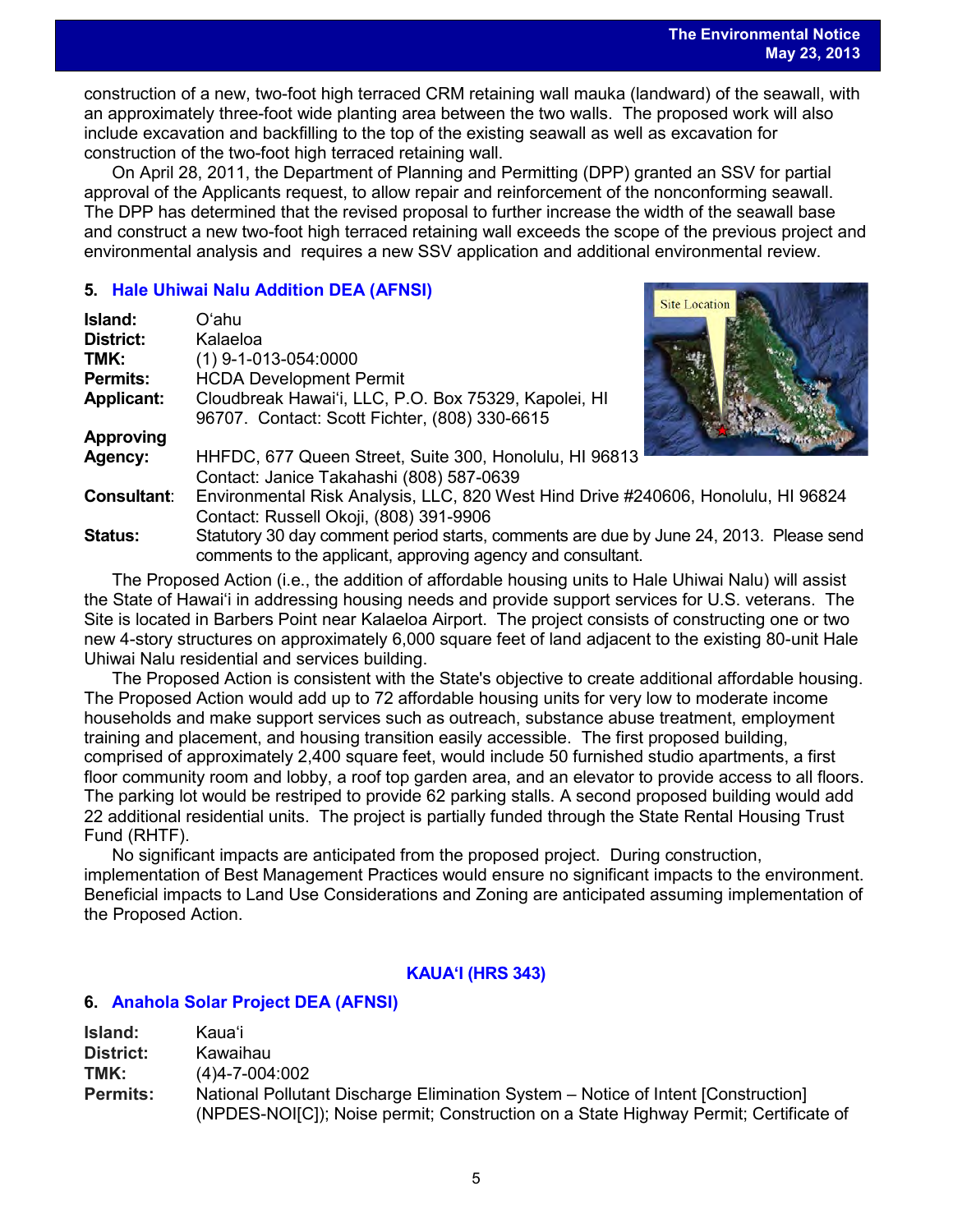**The Environmental Notice May 23, 2013**

Public Convenience and Necessity; Grading Permit; Building Permit (Service Center

| <b>Applicant:</b>  | only); Well Construction and Pump Installation Permit<br>Kaua'i Island Utility Cooperative, 4463 Pāhe'e Street,<br>Līhu'e, HI 96766-2000. Contact: Brad Rockwell, (808)<br>246-8289 |
|--------------------|-------------------------------------------------------------------------------------------------------------------------------------------------------------------------------------|
| <b>Approving</b>   |                                                                                                                                                                                     |
| Agency:            | Department of Hawaiian Home Lands, 91-5420 Kapolei                                                                                                                                  |
|                    | Parkway, Kapolei, HI 96707                                                                                                                                                          |
|                    | Contact: Linda Chinn (808) 620-9451                                                                                                                                                 |
| <b>Consultant:</b> | Planning Solutions, Inc., 210 Ward Avenue, Suite 330,                                                                                                                               |
|                    | Honolulu, HI 96814                                                                                                                                                                  |
|                    | Contact: Perry White, (808) 550-4483                                                                                                                                                |
| <b>Status:</b>     | Statutory 30 day public review and comment period starts                                                                                                                            |
|                    |                                                                                                                                                                                     |



, comments are due by June 24, 2013. Please send comments to the applicant, approving agency and consultant.

KIUC is planning to construct, operate, and maintain a 12 megawatt photovoltaic facility, a substation, and a baseyard/customer service center. The project facilities would occupy 60 acres on a portion of a 422-acre parcel (TMK (4) 4-7-004:002) owned by the Department of Hawaiian Home Lands (DHHL), in Anahola, Kaua'i. The proposed facilities include:

- 1. A 53-acre photovoltaic facility, including panels, inverters, and transformers.
- 2. An adjacent 2-acre substation used for control equipment and to boost the power from the 12 kilovolts (kV) delivered by the PV system to the 57/69 kV voltage of KIUC's electrical transmission system. An integral Battery Energy Storage System (BESS) will be constructed within the proposed substation.
- 3. A 5-acre service center with an access drive, parking, 5 truck bays, and storage yard. The parcel was formerly used for sugarcane cultivation but is currently fallow. DHHL must grant a General Lease for the proposed project; this constitutes an applicant action, subject to Hawaiʻi Revised Statutes, Chapter 343. KIUC intends to seek financing from the U.S. Department of Agriculture (USDA) Rural Utilities Service (RUS) for the proposed project, making it a federal action subject to NEPA compliance.

# **DEPARTMENT OF LAND AND NATURAL RESOURCES (DLNR) NOTICES**

# **Small Scale Beach Nourishment Application**

## **[Waikoloa Beach Tsunami Restoration Project](http://oeqc.doh.hawaii.gov/Shared%20Documents/EA_and_EIS_Online_Library/NEPA%20and%20Other%20Documents/2013-05-23-Waikoloa-Small-Scale-Beach-Nourishment-Project.pdf)**

| <b>Island:</b>           | Hawaiʻi                                                                                                                                                 |
|--------------------------|---------------------------------------------------------------------------------------------------------------------------------------------------------|
| <b>District:</b><br>TMK: | South Kohala                                                                                                                                            |
|                          | (3) 6-9-007:011                                                                                                                                         |
| <b>Permits:</b>          | Conservation District Use Application – Small Scale Beach Nourishment (Beach<br>Restoration)                                                            |
| <b>Applicant:</b>        | Waikoloa Development Company, 69-152 Waikoloa Beach Drive, Waikoloa, HI 96738                                                                           |
|                          | Contact: Scott Head, (808) 886-1000                                                                                                                     |
| Approving                |                                                                                                                                                         |
| Agency:                  | State Department of Land and Natural Resources – Office of Conservation and Coastal<br>Lands (OCCL), 1151 Punchbowl Street, Room 131 Honolulu, HI 96813 |
|                          | Contact: Samuel J. Lemmo, (808) 587-0377                                                                                                                |
| <b>Consultant:</b>       | Sea Engineering, Inc., Makai Research Pier, 41-305 Kalaniana'ole Highway,                                                                               |
|                          | Waimanalo, HI 96795. Contact: Scott Sullivan, 259-7966 ext. 22                                                                                          |
| <b>Status:</b>           | Statutory 30 day comment period starts, comments are due by June 24, 2013. Please send<br>comments to the applicant, approving agency and consultant.   |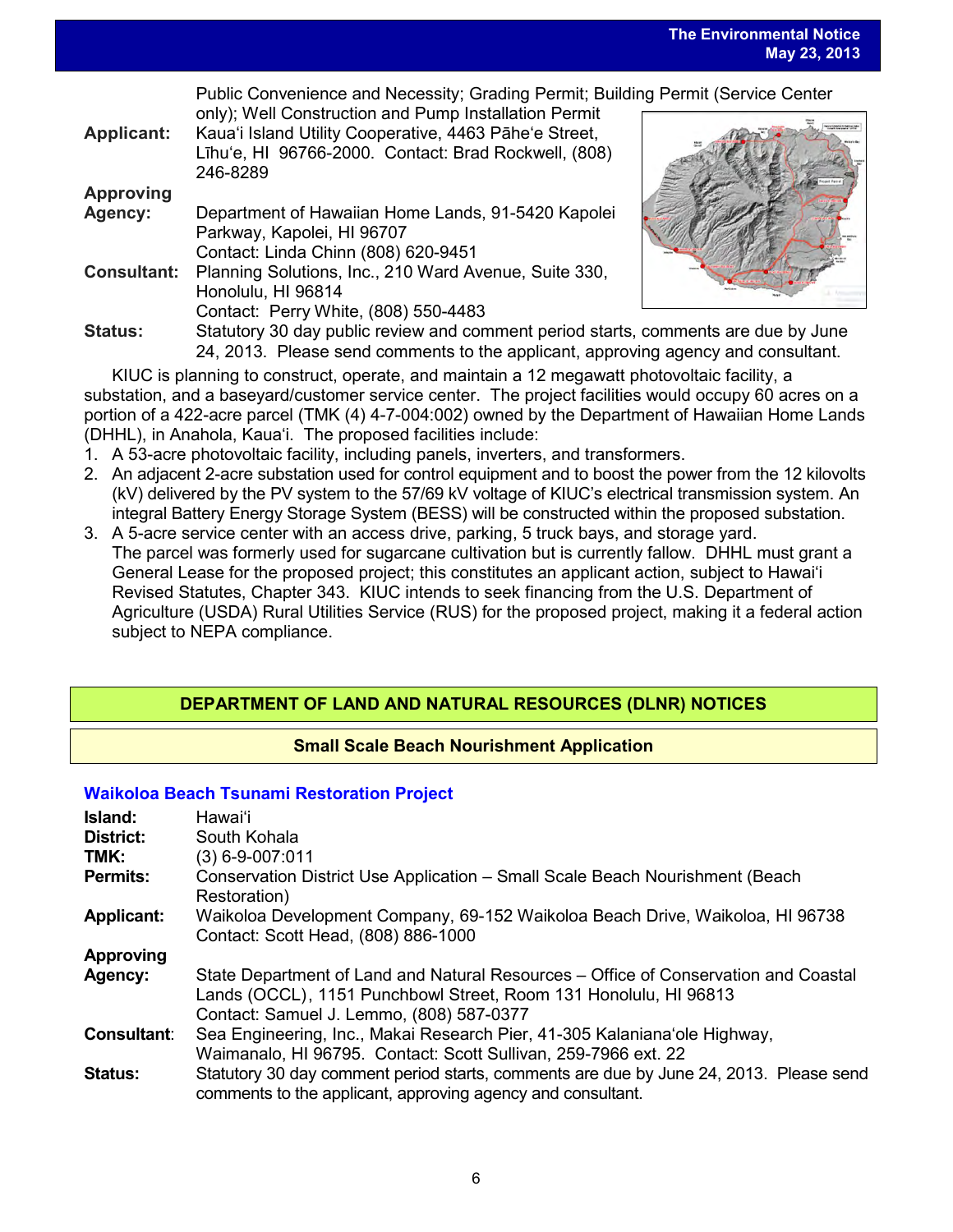Waikoloa Beach is located within Anaehoʻomalu Bay on the Kohala Coast of the Island of Hawaiʻi. Waikoloa is a barrier beach, which also creates the makai boundary for both Kahapapa and Kuʻualiʻi fishponds.

The March 11, 2011 Japan tsunami impacted much of the western coastline on the Island of Hawaiʻi. Waikoloa beach was heavily washed by the tsunami, deflating the entire beach system and breaching the beach at Kuʻualiʻi Fishpond, which resulted in nearly 9,000 cubic yards of beach sand being removed from the active beach. Since the event and consequent emergency repairs, nearly 3,400 cubic yards of sand has returned to the active beach system.

This small scale beach nourishment project is intended to restore the native beach system by adding up to 5,600 cubic yards of beach quality sand to the dry beach berm and dune fronting Kuʻualiʻi Fishpond. The entire project is designed to be above mhhw  $(+2.15$  feet mllw). No work will be conducted, nor fill placed, within the nearshore or fishpond waters. As such, impacts are expected to be limited to the construction activities associated with trucking in, placing, and grading 5,600 cubic yards of sand during a two week period, which will restore the native beach to its pre-existing volume.

#### **Conservation District Use Applications**

Persons interested in commenting on the following Conservation District Use Application or interested in receiving notification of determinations on Conservation District Use Applications must submit comments and requests to the Department of Land and Natural Resources. Notification requests must include the following information: 1) Name and address of the requestor; 2) The application for which the requestor would like to receive notice of determination; and 3) The date the notice was initially published in the Environmental Notice. Send comments and requests to: Department of Land and Natural Resources, Office of Conservation and Coastal Lands, P.O. Box 621, Honolulu, HI, 96809. DLNR will make every effort to notify those interested in the subject CDUAs. However, DLNR is not obligated to notify any person not strictly complying with the above requirements. For more information, please contact the Office of Conservation and Coastal Lands staff listed.

| <b>PROJECT:</b>             | <b>Tohoku University Telescope</b>                                |
|-----------------------------|-------------------------------------------------------------------|
| File No.:                   | CDUA MA-3659                                                      |
| <b>Name of Applicant:</b>   | University of Hawai'i, Institute for Astronomy                    |
| Location:                   | Haleakala High Altitude Observatories Site (HO) at Pu'u Kolekole, |
|                             | Makawao District, Maui                                            |
| TMK:                        | $(2)$ 2-2-007:008                                                 |
| <b>Proposed Action:</b>     | Convert Existing Building to House Tohoku University Telescope    |
| 343, HRS determination:     | Exempt                                                            |
| <b>Applicant's Contact:</b> | Charlie Fein, KC Environmental, PO Box 1208, Makawao, HI 96788    |
|                             | (808) 573-1903                                                    |
| <b>OCCL Staff Contact:</b>  | Michael Cain, (808) 587-0048                                      |
|                             |                                                                   |
|                             |                                                                   |
| <b>PROJECT:</b>             | Las Cumbres Observatory Improvements                              |
| File No.:                   | CDUA MA-3662                                                      |
| <b>Name of Applicant:</b>   | University of Hawai'i, Institute for Astronomy                    |
| Location:                   | Haleakala High Altitude Observatories Site (HO) at Pu'u Kolekole, |
|                             | Makawao District, Maui                                            |
| TMKs:                       | $(2)$ 2-2-007:008                                                 |
| <b>Proposed Action:</b>     | Addition to Las Cumbres Observatory Global Telescope              |
| 343, HRS determination:     | Exempt                                                            |
| <b>Applicant's Contact:</b> | Charlie Fein, KC Environmental, PO Box 1208, Makawao, HI 96788    |
| <b>OCCL Staff Contact:</b>  | (808) 573-1903<br>Michael Cain, (808) 587-0048                    |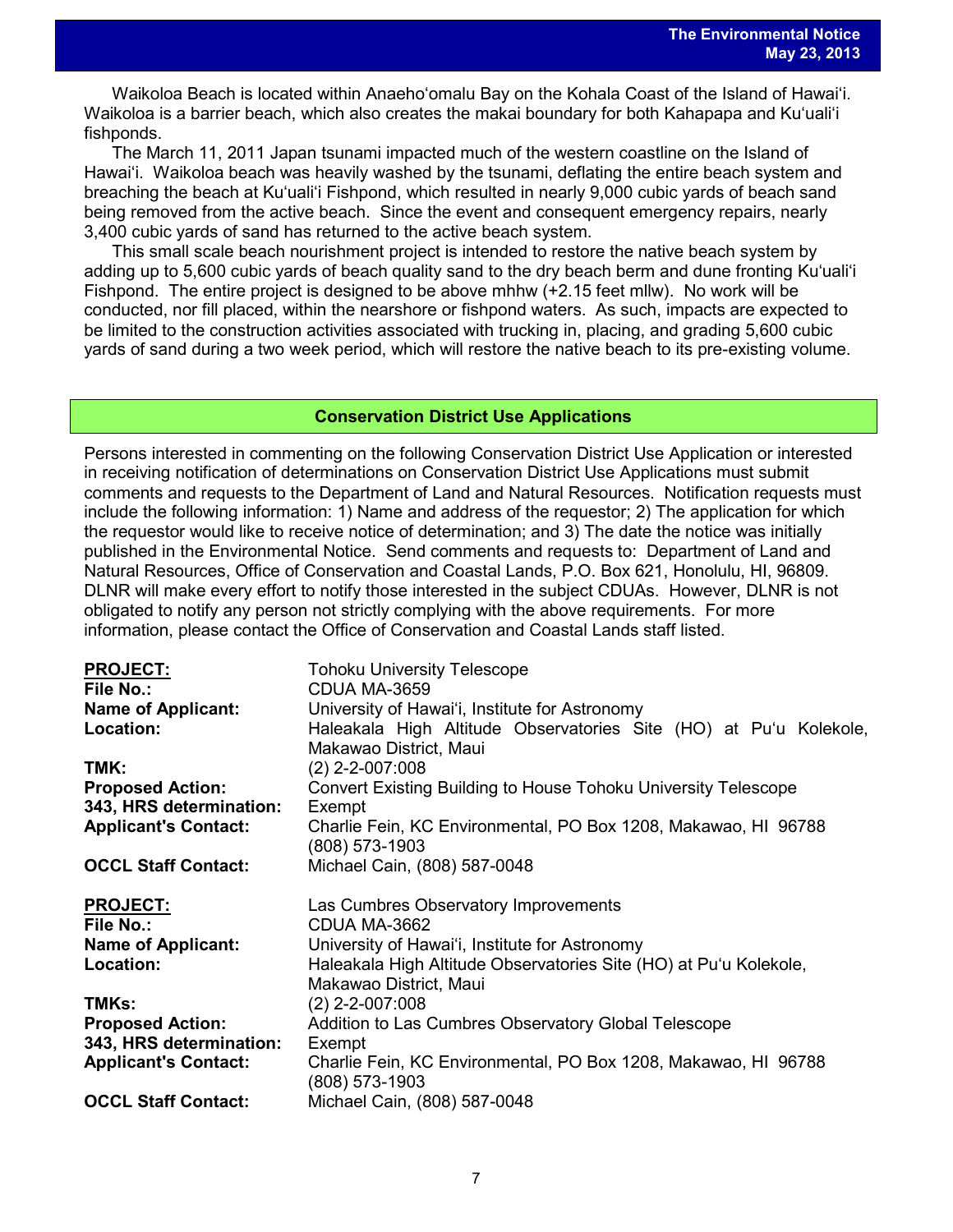| <b>File No.:</b>            | CDUA OA-3666                                                      |
|-----------------------------|-------------------------------------------------------------------|
| <b>Name of Applicant:</b>   | Albert J. Mariani                                                 |
| Location:                   | City and County of Honolulu, Island of O'ahu                      |
| TMK:                        | $(1)$ 3-3-029:036                                                 |
| <b>Proposed Action:</b>     | Construct new garage and accessory structures                     |
| 343, HRS Determination:     | Exempt                                                            |
| <b>Applicant's Contact:</b> | Albert J. Mariani, (808) 732-8737                                 |
| <b>OCCL Staff Contact:</b>  | Alex J. Roy, (808) 587-0316                                       |
|                             |                                                                   |
| <b>PROJECT:</b>             |                                                                   |
| <b>File No.:</b>            | CDUA KA-3667                                                      |
| <b>Name of Applicant:</b>   | Ohana Hanalei, LLC                                                |
| Location:                   | Hanalei District, Island of Kaua'i                                |
| TMKs:                       | $(4)$ 5-4-004:013 & $(4)$ 5-4-004:001                             |
| <b>Proposed Action:</b>     | <b>Consolidation of Parcels</b>                                   |
| 343, HRS determination:     |                                                                   |
|                             | Exempt                                                            |
| <b>Applicant's Contact:</b> | Earl Matsukawa, (808) 946-2277                                    |
| <b>OCCL Staff Contact:</b>  | Alex J. Roy, (808) 587-0316                                       |
| <b>PROJECT:</b>             |                                                                   |
| <b>File No.:</b>            | CDUA OA-3672                                                      |
| <b>Name of Applicant:</b>   | City and County of Honolulu, Department of Information Technology |
| Location:                   | Waimanalo District, Island of O'ahu                               |
| TMK:                        |                                                                   |
|                             | $(1)$ 3-9-009:001                                                 |
| <b>Proposed Action:</b>     | <b>Reconstruction Existing Telecom Facility</b>                   |
| 343, HRS Determination:     | Exempt                                                            |
| <b>Applicant's Contact:</b> | Milton Arakawa, (808) 946-2277                                    |
| <b>OCCL Staff Contact:</b>  | Alex J. Roy, (808) 587-0316                                       |

**PROJECT:**

# **Shoreline Certification Applications**

The shoreline certification applications above are available for review at the DLNR Offices on Kauaʻi, Hawaiʻi, Maui, and Honolulu, 1151 Punchbowl Street, Room 220 (HRS 205A-42 and HAR 13-222-12). All comments shall be submitted in writing to the State Land Surveyor, 1151 Punchbowl Street, Room 210, Honolulu, HI 96813 and postmarked no later than 15 calendar days from the date of the public notice of the application. For more information, call Ian Hirokawa at 587-0420.

| File No. | <b>Date</b> | Location                                                                                                                                                                               | <b>Applicant/Owner</b>                                     | TMK               |
|----------|-------------|----------------------------------------------------------------------------------------------------------------------------------------------------------------------------------------|------------------------------------------------------------|-------------------|
| OA-1532  | 5/3/13      | Parcel 20 situate at Mokuleia, Waialua, O'ahu<br>Address: 68-645 Farrington Highway<br>Purpose: Calculate building potential and<br>obtain building permit                             | Wesley T. Tengan/<br>Garrett McNamara                      | $6 - 8 - 009:020$ |
| OA-1533  | 5/8/13      | Lot 126 of Map 46 Land Court Application 772<br>situate at Lā'ie, Ko'olauloa, O'ahu<br>Address: 55-273 Kamehameha Highway<br>Purpose: Slope stabilization and building<br>setback line | Gil P. Bumanglag/<br>Richard James & Susan<br>Walker Kowen | 5-5-002:019       |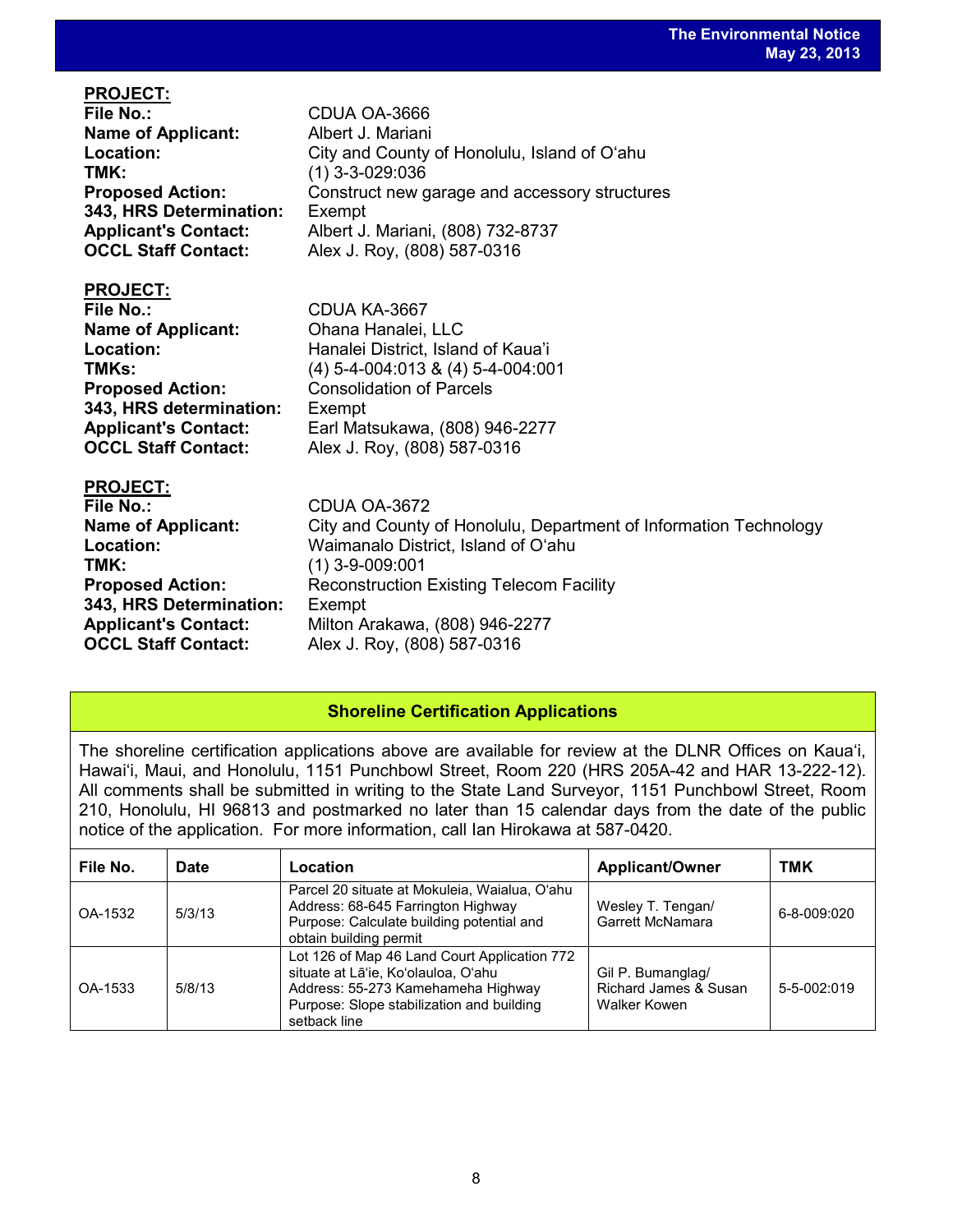|        |         |                                                                                                                                                                                                                                  |                                                               | May 23, 2013              |
|--------|---------|----------------------------------------------------------------------------------------------------------------------------------------------------------------------------------------------------------------------------------|---------------------------------------------------------------|---------------------------|
| MA-547 | 4/24/13 | A portion of Royal Patent 8140, Land<br>Commission Award 5230 to Keaweamahi<br>situate at Pulehunui, Kula, Maui<br>Address: 12 South Kihei Road<br>Purpose: SMA Minor application for site<br>drainage improvements              | Marie Kimmey/ Ma'alaea<br>Surf AOAO                           | 3-8-013:006               |
| HA-466 | 5/3/13  | Keauhou Beach Resort being Area 13-A and<br>Area 13-B as shown on B.P. Bishop Estate<br>Map No. 7585A situate at Kahalu'u, North<br>Kona, Island of Hawai'i<br>Address: 78-6740 Ali'i Drive<br>Purpose: Permitting purposes      | Towill, Shigeoka &<br>Associates, Inc./<br>Kamehameha Schools | 7-8-013:002.<br>013 & 043 |
| KA-375 | 5/7/13  | Lot 3 "Princeville at Hanalei" being a portion of<br>Parcel 1-B, Unit XI, being also a portion of<br>Grant 4845 to Albert S. Wilcox situate at<br>Hanalei, Halelea, Kaua'i<br>Address: Kaui Road<br>Purpose: Delineate shoreline | Steve Garner/ Bali Hai<br>Villas Ltd. Partnership             | 5-4-005:037               |

**The Environmental Notice**

# **Shoreline Certifications and Rejections**

The shoreline notices below have been proposed for certification or rejection by DLNR (HRS 205A-42 and HAR 13-222-26). Any person or agency who wants to appeal shall file a notice of appeal in writing with DLNR no later than 20 calendar days from the date of this public notice. Send the appeal to the Board of Land and Natural Resource, 1151 Punchbowl Street, Room 220, Honolulu, HI 96813.

| File No. | <b>Proposed/Rejected</b>                   | Location                                                                                                                                                                                                                                                                                                                                                                     | <b>Applicant/Owner</b>                                  | <b>TMK</b>                    |
|----------|--------------------------------------------|------------------------------------------------------------------------------------------------------------------------------------------------------------------------------------------------------------------------------------------------------------------------------------------------------------------------------------------------------------------------------|---------------------------------------------------------|-------------------------------|
| OA-1517  | <b>Proposed Shoreline</b><br>Certification | Lots 158 to 162 inclusive of Land Court<br>Application 1069 (Map 26) situate at<br>Honouliuli, 'Ewa, O'ahu<br>Address: 91-333, 91-329, 91-317, 91-309<br>and 91-303 Papipi Road<br>Purpose: Shoreline determination                                                                                                                                                          | Park Engineering/<br>Haseko (Ewa), Inc.                 | $9 - 1 -$<br>011:001-<br>005  |
| OA-1518  | Proposed Shoreline<br>Certification        | Lot 157 as shown on Map 26 and Lot<br>297 as shown on Map 45 of Land Court<br>Application 1069 situate at Honouliuli,<br>'Ewa, O'ahu<br>Address: 91-295 Papipi Road<br>Purpose: Shoreline determination                                                                                                                                                                      | Park Engineering/<br>Haseko ('Ewa), Inc.                | $9 - 1 -$<br>011:006 &<br>007 |
| OA-1519  | Proposed Shoreline<br>Certification        | Lot 2697 as shown on Map 274 of Land<br>Court Application 1069 situate at<br>Honouliuli, 'Ewa, O'ahu<br>Address: One'ula Beach Park<br>Purpose: Shoreline determination                                                                                                                                                                                                      | Park Engineering/<br>City and County of<br>Honolulu     | $9 - 1 -$<br>134:006          |
| OA-1520  | Proposed Shoreline<br>Certification        | Lot 11729 as shown on Land Court<br>Application 1069 (Map 846) and Lot 5<br>Document Number A-46370706 being a<br>portion of Royal Patent 6971, Land<br>Commission Award 11216 Apana 8 to M.<br>Kekauonohi and all of Grant 30 Apana 8 to<br>the Board of Education situate at<br>Honouliuli, 'Ewa, O'ahu<br>Address: 91-101 Papipi Road<br>Purpose: Shoreline determination | Park Engineering/<br>Haseko (Ewa), Inc.                 | $9 - 1 -$<br>134:007 &<br>029 |
| OA-1524  | Proposed Shoreline<br>Certification        | Lot 12, Land Court Application 609 situate<br>at Mokuleia, Waialua, O'ahu<br>Address: 68-549 Crozier Drive<br>Purpose: Request for easement                                                                                                                                                                                                                                  | Walter P. Thompson,<br>Inc./ Christine Fuss.<br>Trustee | $6 - 8 -$<br>004:014          |
| OA-1527  | Proposed Shoreline<br>Certification        | Lot 34-D Kahala Cliffs Subdivision situate at<br>Kahala, Honolulu, O'ahu<br>Address: 4162 Black Point Road<br>Purpose: Preparation for sale of property                                                                                                                                                                                                                      | Walter P. Thompson,<br>Inc./ Kevin Fialko               | $3 - 5 -$<br>001:004          |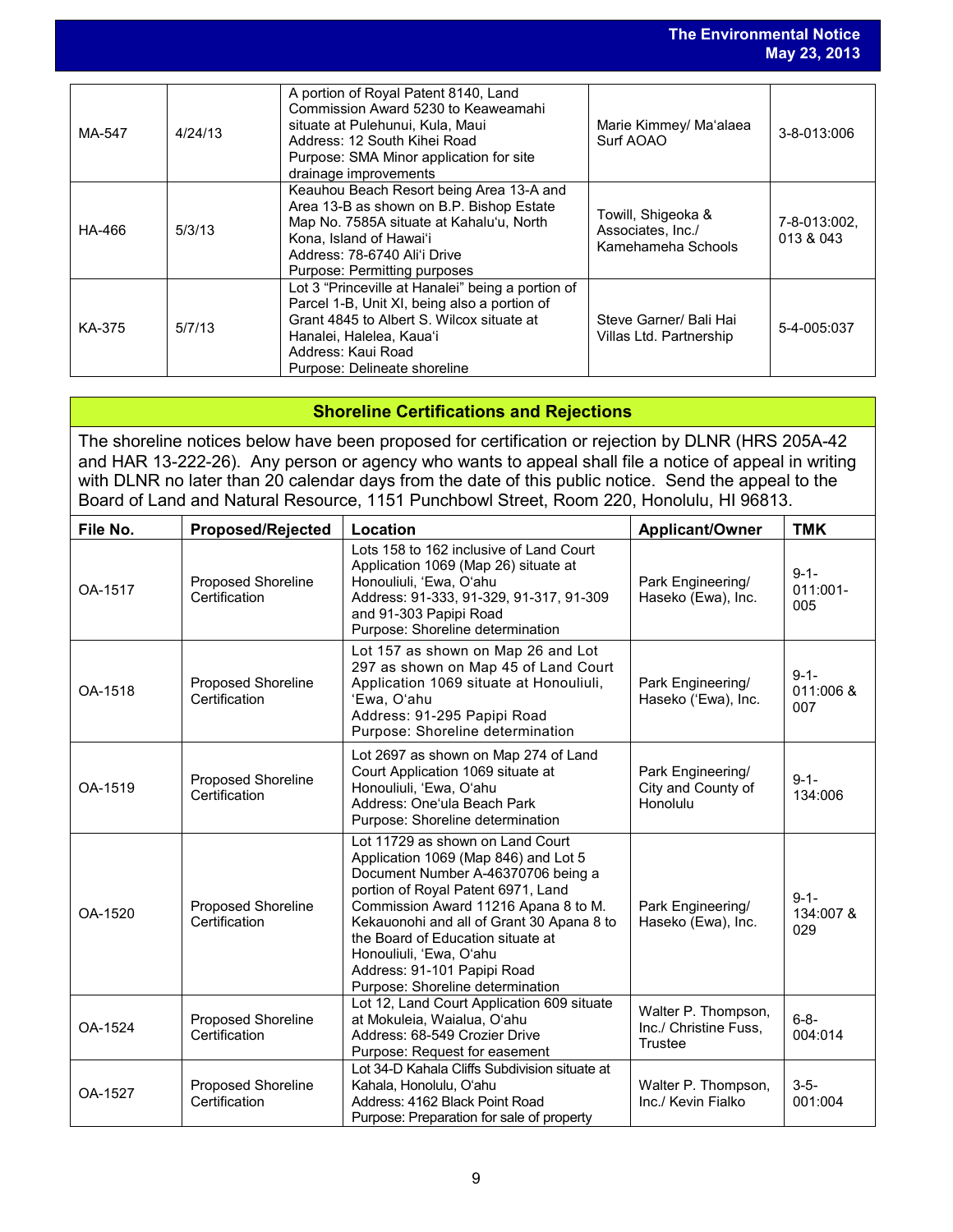|         |                                            |                                                                                                                                                                                                | The Environmental Notice                                                                                          | May 23, 2013         |
|---------|--------------------------------------------|------------------------------------------------------------------------------------------------------------------------------------------------------------------------------------------------|-------------------------------------------------------------------------------------------------------------------|----------------------|
| OA-1528 | <b>Proposed Shoreline</b><br>Certification | U.S. Naval Reservation portion of Parcel 1 of<br>Civil No. 464 situate at Wai'awa. 'Ewa. O'ahu<br>Address: Pearl Harbor<br>Purpose: Designation of drainage easement                           | ControlPoint<br>Surveying, Inc./<br>Department of the<br>Navy, Naval Facilities<br>Engineering<br>Command Hawai'i | $9 - 6 -$<br>001:001 |
| MA-536  | Proposed Shoreline<br>Certification        | Parcel 3 being a portion of Lot 2, Section 4,<br>second partition of Hamakuapoko Hui to<br>Alexander & Baldwin situate at Kuau.<br>Hamakuapoko, Maui<br>Address: 22 Wa'a Place<br>Purpose: N/A | Akamai Land<br>Surveying, Inc./<br>Bruce & Pamela<br>Miller                                                       | $2 - 6 -$<br>011:024 |

# **COASTAL ZONE MANAGEMENT NOTICES**

# **Federal Consistency Reviews**

The Hawaiʻi Coastal Zone Management (CZM) Program has received the following federal actions to review for consistency with the CZM objectives and policies in Chapter 205A, Hawaiʻi Revised Statutes. This public notice is being provided in accordance with section 306(d) (14) of the National Coastal Zone Management Act of 1972, as amended. For general information about CZM federal consistency please call John Nakagawa with the Hawaiʻi CZM Program at 587-2878. For neighboring islands use the following toll free numbers: Lanaʻi & Molokaʻi: 468-4644 x72878, Kauaʻi: 274-3141 x72878, Maui: 984- 2400 x72878 or Hawaii: 974-4000 x72878. For specific information or questions about an action listed below please contact the CZM staff person identified for each action. Federally mandated deadlines require that comments be received by the date specified for each CZM consistency review. Comments may be submitted by mail, electronic mail or fax, as indicated below.

*Mail*: Office of Planning

Department of Business, Economic Development and Tourism P.O. Box 2359 Honolulu, Hawaii 96804

*Email*: [jnakagaw@dbedt.hawaii.gov](mailto:jnakagaw@dbedt.hawaii.gov)

*Fax*: (808) 587-2899

**National Marine Fisheries Service Proposed Rule to Implement the Shark Conservation Act of 2010**

| Federal Action:     | <b>Federal Agency Activity</b>                                                                                                                                                                                                                                                                                                                                                                                                                                                                                                                                                                                                                                                                                                                                                                                                                                |
|---------------------|---------------------------------------------------------------------------------------------------------------------------------------------------------------------------------------------------------------------------------------------------------------------------------------------------------------------------------------------------------------------------------------------------------------------------------------------------------------------------------------------------------------------------------------------------------------------------------------------------------------------------------------------------------------------------------------------------------------------------------------------------------------------------------------------------------------------------------------------------------------|
| Federal Agency:     | National Marine Fisheries Service (NMFS)                                                                                                                                                                                                                                                                                                                                                                                                                                                                                                                                                                                                                                                                                                                                                                                                                      |
| Contact:            | Kim Marshall, (301) 427-8556                                                                                                                                                                                                                                                                                                                                                                                                                                                                                                                                                                                                                                                                                                                                                                                                                                  |
| Proposed Action:    | NMFS is proposing a rule to implement the Shark Conservation Act of 2010<br>(SCA). The SCA prohibits any person subject to the jurisdiction of the United<br>States from removing any of the fins of a shark at sea, possessing shark fins on<br>aboard a fishing vessel unless naturally attached to the corresponding shark<br>carcass, transferring or receiving fins from one vessel to another at sea unless<br>such fins are naturally attached to a corresponding shark carcass, or landing<br>shark carcasses without such fins naturally attached. The proposed rule is<br>required to amend existing federal regulations (50 CFR 600, Subpart N) and<br>make them consistent with the law. The proposed rule and draft environmental<br>assessment are posted at the federal web site: http://www.regulations.gov<br>(docket number RIN 0648-BB54). |
| <b>CZM Contact:</b> | John Nakagawa, (808) 587-2878, jnakagaw@dbedt.hawaii.gov                                                                                                                                                                                                                                                                                                                                                                                                                                                                                                                                                                                                                                                                                                                                                                                                      |
| Comments Due:       | June 6, 2013                                                                                                                                                                                                                                                                                                                                                                                                                                                                                                                                                                                                                                                                                                                                                                                                                                                  |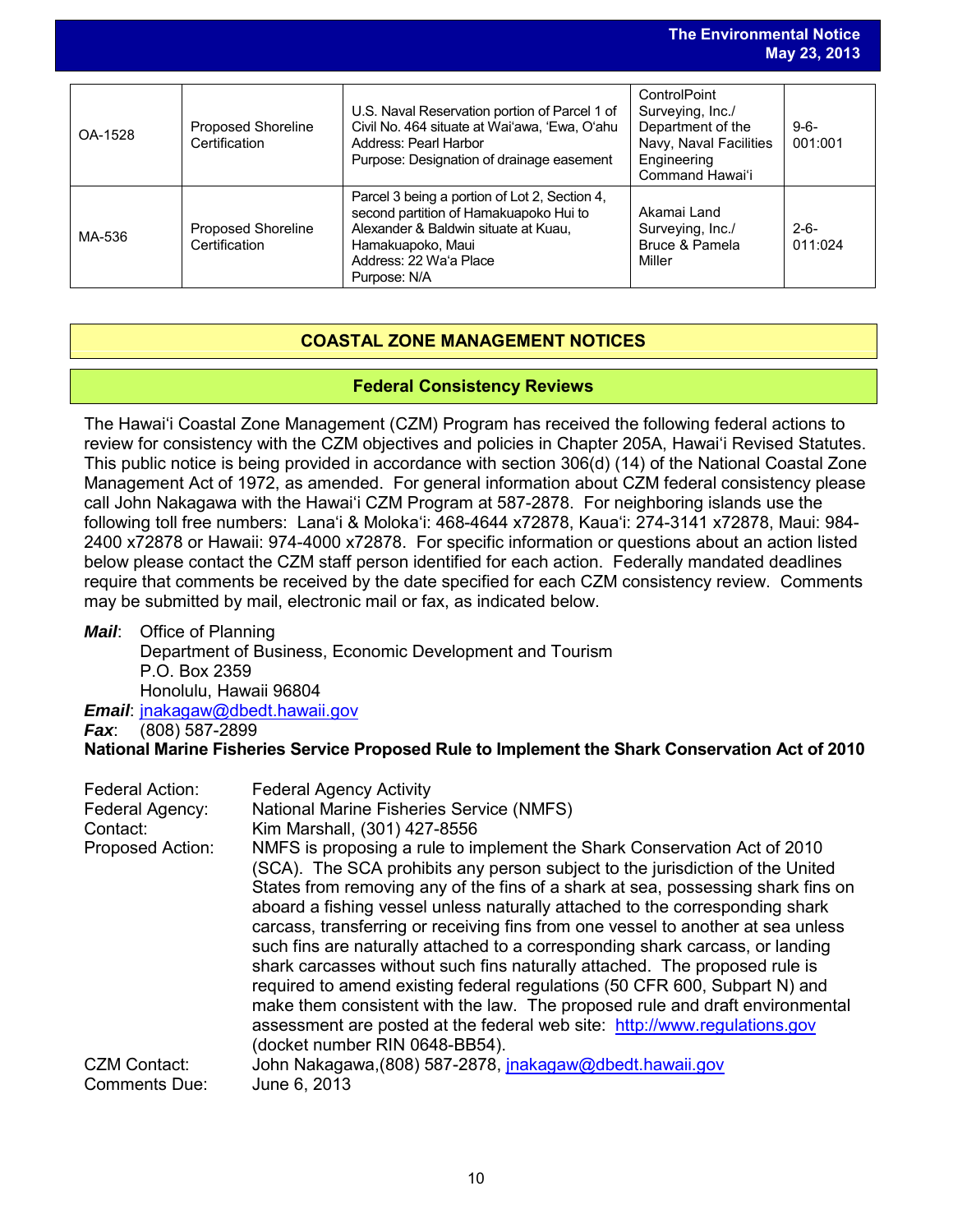# **Special Management Area (SMA) Minor Permits**

The SMA Minor permits below have been approved (HRS 205A-30). For more information, contact the county/state Planning Department. Honolulu (768-8014); Hawaiʻi (East Hi, 961-8288; West Hi, 323- 4770); Kauaʻi (241-4050); Maui (270-7735); Kakaʻako or Kalaeloa Community Development District (587-2841).

| <b>Location (TMK)</b>                  | <b>Description (File No.)</b>                                                               | <b>Applicant/Agent</b>                     |
|----------------------------------------|---------------------------------------------------------------------------------------------|--------------------------------------------|
| Hawai'i: Keaukaha (2-1-014: 005)       | Conversion of Single Family Dwelling into a Bed<br>and Breakfast Establishment (SMM 13-263) | Michael B. Russo                           |
| Hawai'i: Puna (1-5-088: 023)           | Grubbing and Grading of Lot (SMM 13-265)                                                    | Carol Adams and Richard Adams              |
| Maui: Kihei (3-8-013: 018)             | Maintenance & Spall Repair (SM2 20130048)                                                   | Marie Kimmey                               |
| Maui: Lahaina (4-6-001: 009)           | 2013 Banyan Tree Birthday Festival (SM2<br>20130049)                                        | Lahaina Town Action Committee              |
| Maui: Lahaina (4-6-001: 009)           | 2014 Banyan Tree Birthday Festival (SM2<br>2010050)                                         | Lahaina Town Action Committee              |
| Maui: Lahaina (4-6-001: 009)           | 2015 Banyan Tree Birthday Festival (SM2<br>20130051)                                        | Lahaina Town Action Committee              |
| Maui: Maken (2-1-005: 108)             | Golf Course & Facilities Renovations (SM2<br>20130052)                                      | ATC Makena Holdings, LLC                   |
| Maui: Lahaina (4-6-011: 015)           | Repair & Repaint Family Home (SM2<br>20130053)                                              | Theo Morrison                              |
| Maui: (4-3-002: 028)                   | ADA Swimming Pool Alteration (SM2<br>20130054)                                              | Martin Vance Cooper                        |
| Maui: Lahaina (4-5-005: 011)           | Ellman's Restaurant (SM2 20130055)                                                          | Mark Ellman                                |
| O'ahu: Kaka'ako (2-1-060: portion 001) | Off-site Parking Lot (SMA/13-2)                                                             | Hawai'i Community<br>Development Authority |

# **FEDERAL NOTICES**

#### 1. [Proposed Rule Amendment to Establish A New Danger Zone in Waters of the Pacific Ocean off the Kekaha](http://www.gpo.gov/fdsys/pkg/FR-2013-05-09/pdf/2013-11037.pdf)  [Range Facility at Barking Sands, Kaua`i, HI;](http://www.gpo.gov/fdsys/pkg/FR-2013-05-09/pdf/2013-11037.pdf)

The Department of Defense, Department of Army Corps of Engineers is proposing to amend its regulations to establish a new danger zone in waters of the Pacific Ocean off the Kekaha Range Facility, Barking Sands, Island of Kauaʻi, Hawaiʻi. The proposed amendment is necessary for the Hawaiʻi Army National Guard to continue small arms training operations at the Kekaha Range Facility and to protect the public from potentially hazardous conditions which may exist as a result of that use. The proposed amendment would prohibit, on an intermittent basis, vessels from entering a six mile wide section of the Pacific Ocean that narrows to a 0.7 mile wide section along the shoreline fronting the Kekaha Range Facility without first obtaining permission from the Commanding Officer of Kekaha Range Facility.

Written comments must be submitted on or before **June 10, 2013**. You may submit comments, identified by docket number COE-2013-0004, by any of the following methods: Federal eRulemaking Portal: [http://www.regulations.gov.](http://www.regulations.gov/) Email: [david.b.olson@usace.army.mil.](mailto:david.b.olson@usace.army.mil) Include the docket number COE-2013-0004, in the subject line of the message. Mail: U.S. Army Corps of Engineers, Attn: CECW-CO-R (David B. Olson), 441 G Street NW., Washington, DC 20314-1000. For further information contact: Mr. David Olson, Headquarters, Operations and Regulatory Community of Practice, Washington, DC at 202-761-4922, or Mr. Farley Watanabe, Corps of Engineers, Honolulu District, Regulatory Branch, at 808-835-4305 or by email at [farley.k.watanabe@usace.army.mil.](mailto:farley.k.watanabe@usace.army.mil)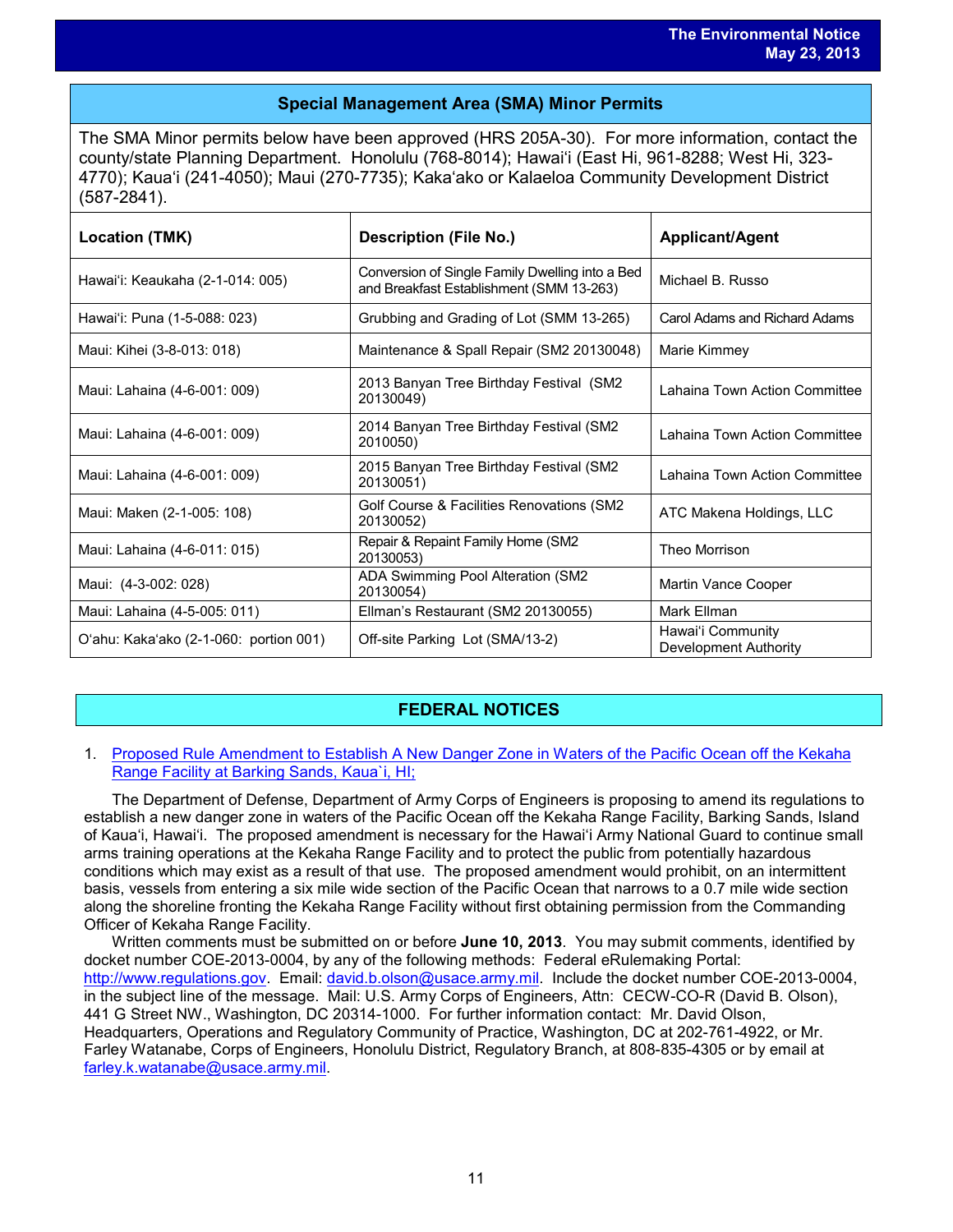#### 2. [Notice of Approval for Hawai`i Volcanoes National Park Plan To Protect and Restore Native Ecosystems by](http://www.gpo.gov/fdsys/pkg/FR-2013-05-14/pdf/2013-11447.pdf)  [Managing Non-native Ungulates](http://www.gpo.gov/fdsys/pkg/FR-2013-05-14/pdf/2013-11447.pdf)

Pursuant to Sec. 102(2)(C) of the National Environmental Policy Act of 1969 and the regulations promulgated by the Council on Environmental Quality (40 CFR Part 1505), the Department of the Interior, National Park Service, has prepared the Record of Decision (ROD) for the Final Environmental Impact Statement (Final EIS) for the subject non-native ungulates management plan. The ROD includes a statement of the decision made, a summary of other alternatives considered, discussion of the environmental consequences and measures to minimize harm, the basis for the decision, and a summary of public and agency involvement in the environmental decision-making process. The requisite no-action "wait period'' was initiated on January 25, 2013, with the Environmental Protection Agency's Federal Register notification of the filing and public release of the Final EIS.

**Decision**: Hawaiʻi Volcanoes National Park has selected and will implement Alternative D (identified as the agency preferred alternative in the Final EIS). Alternative D provides for a comprehensive, park- wide management plan that will ensure maximum flexibility to manage non-native ungulates. The selected actions include a systematic progression of management phases, monitoring, and the considered use of management tools, with a defined population objective of zero non- native ungulates. In addition to fencing, management tools will rely primarily on lethal methods, but non-lethal methods such as relocation may be considered. Qualified volunteers may be used to assist with certain non-native ungulate management activities. In addition to Alternative D, a no-action alternative and three other alternatives were identified and analyzed in the Final EIS (available on-line at [http://parkplanning.nps.gov/havo\)](http://parkplanning.nps.gov/havo). The full range of foreseeable environmental consequences was assessed, and appropriate mitigation measures identified. Interested parties desiring to review the Record of Decision may obtain a copy by contacting the Superintendent, Hawaii Volcanoes National Park, P.O. Box 52, Hawaiʻi National Park, HI 96718-0052 or via telephone request at (808) 985-6303

#### 3. Notice of Public Meeting held by the Western Pacific Fishery Management Council

The Western Pacific Regional Fishery Management Council's under the agencies the National Marine Fisheries Service (NMFS) and National Oceanic and Atmospheric Administration (NOAA) will convene meetings of its Hawaiʻi, American Samoa, Guam and Commonwealth of the Mariana Islands (CNMI) Archipelagic Advisory Panels (APs) and the Hawaiʻi Regional Ecosystem Advisory Committee (REAC)

The Hawaiʻi AP will be held on **June 13, 2013** from 9 a.m.-2 p.m. The Hawaiʻi REAC will be held on **June 12, 2013**, from 9 a.m. to 4 p.m. The Hawaiʻi AP and the Hawaiʻi REAC meetings will be held at the Western Pacific Regional Fishery Management Council office, 1164 Bishop Street, Suite 1400, Honolulu, HI, phone (808) 522-8220.

#### 4. [Proposed Rulemaking to Establish Safety Zones](http://www.gpo.gov/fdsys/pkg/FR-2013-05-17/pdf/2013-11753.pdf) in Hawai`i's Nine Commercial Harbors

The Coast Guard, Department of Homeland Security proposes to establish permanent safety zones in Hawaiʻi's nine commercial harbors (Nawiliwili and Port Allen, Kauai; Barber's Point and Honolulu Harbor, Oʻahu; Kaunakakai, Molokaʻi; Kaumalapaʻu, Lanai; Kahului, Maui and Kawaihae and Hilo on the Island of Hawaiʻi). The purpose of these safety zones is to expedite the evacuation of the harbors in the event a tsunami warning is issued for the main Hawaiian Islands.

Written comments must be received by the Coast Guard on or before **June 17, 2013**. You may submit comments, identified by docket number USCG-2013-0021 by any of the following methods: Federal eRulemaking Portal: [http://www.regulations.gov.](http://www.regulations.gov/) Fax: 202-493-2251. Mail or Delivery: Docket Management Facility (M-30), U.S. Department of Transportation, West Building Ground Floor, Room W12-140, 1200 New Jersey Avenue SE., Washington, DC 20590-0001. Deliveries accepted between 9 a.m. and 5 p.m., Monday through Friday, except federal holidays. The telephone number is 202-366-9329.

If you have questions on this rule, call or email Lieutenant Commander Scott O. Whaley, Waterways Management Division, U.S. Coast Guard Sector Honolulu; telephone (808) 522-8264 (ext. 352), email [Scott.O.Whaley@uscg.mil.](mailto:Scott.O.Whaley@uscg.mil) If you have questions on viewing or submitting material to the docket, call Barbara Hairston, Program Manager, Docket Operations, telephone (202) 366-9826.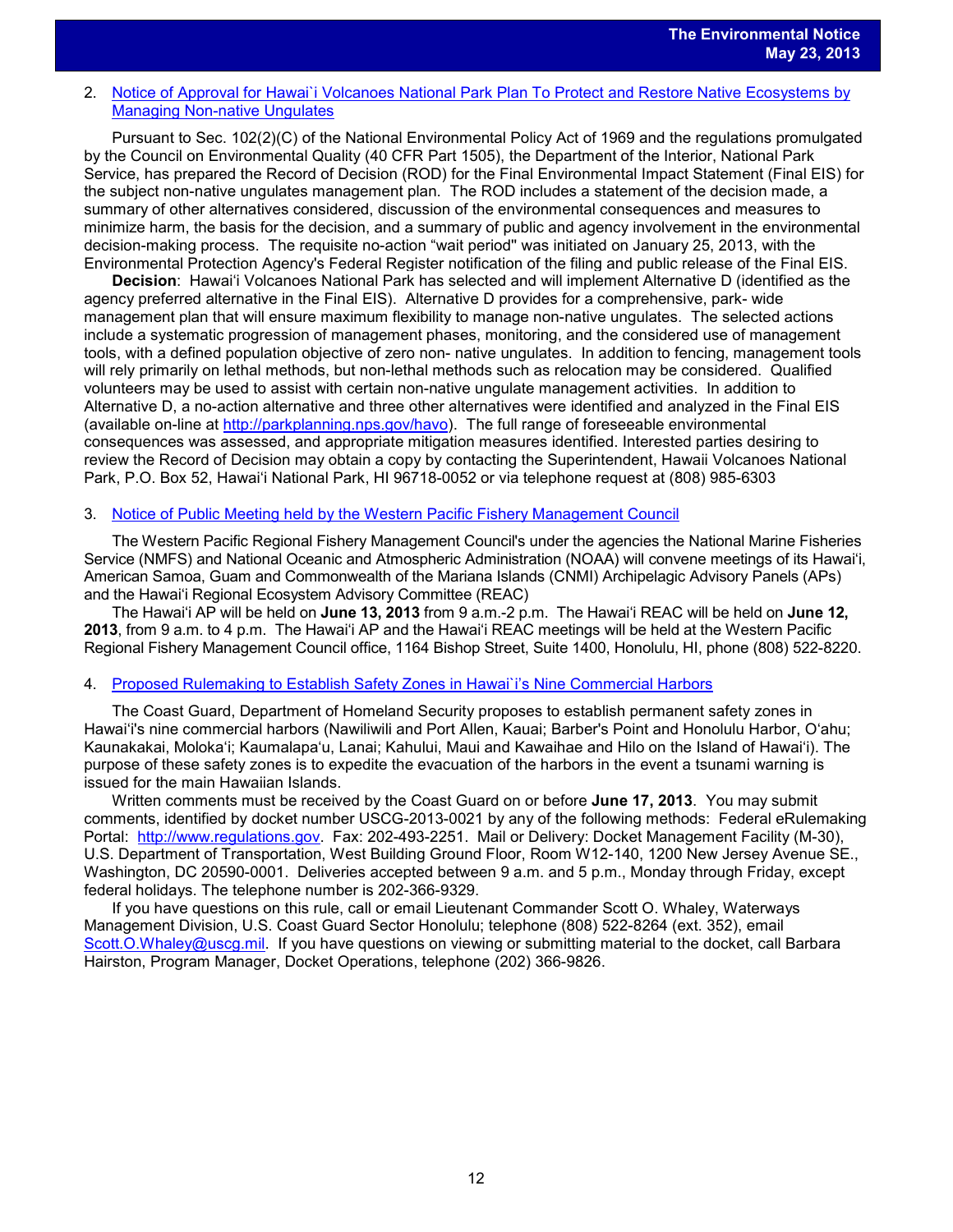#### 5. [Proposed Regulated Navigation Area for Vessel Evacuation](http://www.gpo.gov/fdsys/pkg/FR-2013-05-14/pdf/2013-11233.pdf) Tsunami Warnings in Honolulu, HI

The Coast Guard proposes a permanent regulated navigation area (RNA), enforcement of which would take place only during times when a tsunami warning is issued for the Hawaiian Islands by the Pacific Tsunami Warning Center. Tsunami warnings require the evacuation of a large number of vessels from their respective harbors. Following the evacuation, these vessels must remain offshore until the emergency situation has passed and the harbors have been deemed safe for re-entry. Past tsunami warnings have created potentially dangerous offshore traffic congestion between commercial and recreational vessel traffic. Because of this, designated vessel traffic staging areas are necessary for a safe and orderly evacuation of Southern Oahu ports.

Comments and related material must be received by the Coast Guard on or before June 13, 2013. You may submit comments identified by docket number USCG-2012-0080 using any one of the following methods: Federal eRulemaking Portal: [http://www.regulations.gov.](http://www.regulations.gov/) Fax: 202-493-2251. Mail or Delivery: Docket Management Facility (M-30), U.S. Department of Transportation, West BuildingGround Floor, Room W12-140, 1200 New Jersey Avenue SE., Washington, DC 20590-0001. Deliveries accepted between 9 a.m. and 5 p.m., Monday through Friday, except federal holidays. The telephone number is 202-366-9329.

If you have questions on this notice, call or email Lieutenant Commander Scott Whaley of the United States Coast Guard Sector Honolulu at 808-522-8264 ext.352 or [Scott.O.Whaley@uscg.mil,](mailto:Scott.O.Whaley@uscg.mil) respectively. If you have questions on viewing or submitting material to the docket, call Barbara Hairston, Program Manager, Docket Operations, telephone (202) 366-9826.